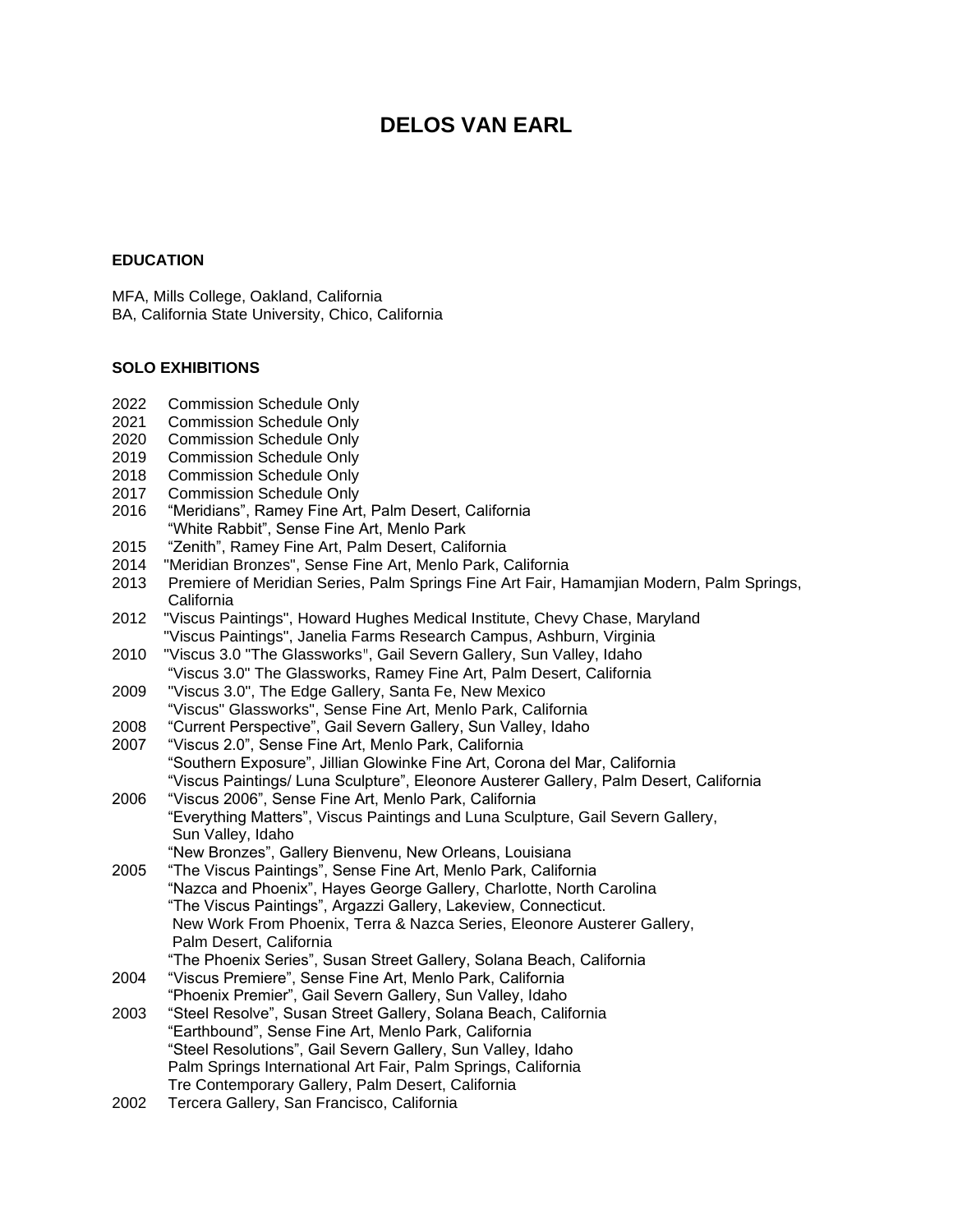# **SOLO EXHIBITIONS, cont.**

- 2002 Boritzer/Gray/Hamano Gallery, Santa Monica, California "No Boundaries", Gallery Blu, Palm Desert, California
- 2001 Chiaroscuro Gallery, Scottsdale, Arizona Gail Severn Gallery, Sun Valley, Idaho Todd Madigan Art Gallery, CSUB, Bakersfield, California "Night and Day", Gallery Blu, Palm Desert, California "Steel Radius", Boritzer/Gray/Hamano Gallery, Santa Monica, California
- 2000 "Vestiges", Gail Severn Gallery, Sun Valley, Idaho "Red at Blu", one-person show, Gallery Blu, Palm Desert, California
- 1999 "Imperfect", Boritzer/Gray/Hamano Gallery, Santa Monica, California One-person show, Gallery Blu, Palm Desert, California
- 1998 One-person show, Denise Roberge Gallery, Palm Desert, California
- 1997 One-person show, Gallery Blu, Palm Desert, California
- 1991 One-person show, Sherry Frumkin Gallery, Santa Monica, California
- 1990 One-person show, Accurate Art Gallery, Sacramento, California
- 1989 "Return To River City", one-person show, Barbara McDonald Gallery, Sacramento, California
- 1988 "Emerging Artists", Riverside Art Museum, Riverside, California
- 1978 MFA Exhibit, Mills College Art Gallery, Oakland, California
- 1972 "Colored Walls", Installation, Shasta College, Redding, California

# **GROUP EXHIBITIONS**

- 2021 Color Journeys, Gail Severn Gallery, Sun Valley, Idaho
- 2019 Color & Form as Metaphor II, Gail Severn Gallery, Sun Valley, Idaho Absolutely Abstract, Yucca Valley Visual & Performing Arts Center, Yucca Valley, California "The House That Art Built", Indio Public Arts and Historic Preservation Commission, Indio, California
- 2018 JTAG, PopUp, Joshua Tree, CA
- 2017 Desert Artists, Ramey Fine Art, Palm Desert, CA
- 2016 City of Palm Desert, El Paseo Invitational Exhibition 2016-2018, Palm Desert, California
- 2015 Art Silicon Valley/San Francisco, San Mateo, California
- 2014 Art Silicon Valley/San Francisco, San Mateo, California Gallery Premiere, Ramey Fine Art, Palm Desert, California
- 2013 City of Palm Desert, El Paseo Invitational Exhibition 2013-2014, Palm Desert, California
- 2012 The Red Arrow Gallery, Joshua Tree, California
- 2011 Gail Severn Gallery, Winter Group Show, Sun Valley, Idaho
- 2009 Ramey Fine Art, Grand Opening, Palm Desert, California Orange County Museum of Art - Art and Architecture Tour
- 2008 "Abstractions", Argazzi Gallery, Lakeview, Connecticut Grand Opening, The Edge Gallery, Santa Fe, New Mexico "Texture and Surface", Renee George Gallery, Charlotte, North Carolina
- 2007 Art and Architecture Tour Orange County Museum of Art Group Contemporary Show, Gail Severn Gallery, Sun Valley, Idaho Orange County Museum of Art - Art and Architecture Tour "Contemporary Surfaces", Argazzi Gallery, Lakeview, Connecticut Summer Group Show, Margo Jacobsen Fine Art, Portland, Oregon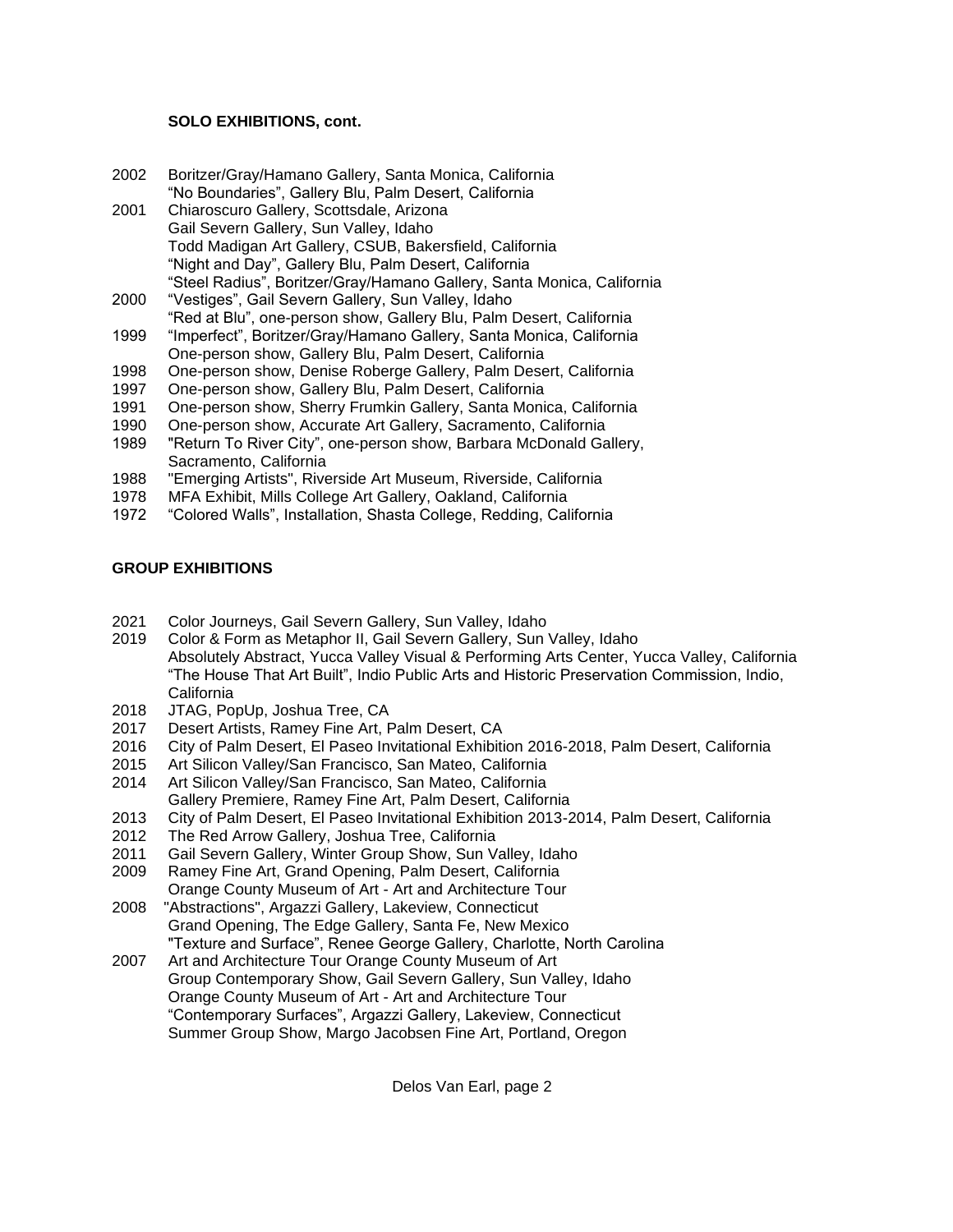# **GROUP EXHIBITIONS, cont.**

- 2006 Winter Holiday Show, Gail Severn Gallery, Sun Valley, Idaho Two person show, American Institute of Architects, Los Angeles Home Tour Gallery Artists, Eleonore Austerer Gallery, Palm Desert, California
- 2005 "Small Works", Hayes George Gallery Grand Opening, Charlotte, North Carolina "Texture and Surface", Hayes George Gallery, Charlotte, North Carolina "Surface", Gail Severn Gallery, Sun Valley, Idaho "Canvas & Steel", Two person show, Lurie Fine Art, Boca Raton, Florida Summer Group Show, Argazzi Gallery, Lakeview, Connecticut Two person show, Glass Garage Gallery, West Hollywood, California
- 2004 "Winter Abstraction", Gail Severn Gallery, Sun Valley Idaho Winter Group Show, Susan Street Gallery, Solana Beach, California "Metal and Glass", Eleonore Austerer Gallery, Palm Desert, California Three person show, William Havu, Denver, Colorado Three person show, Finer Things Gallery, Nashville, Tennessee Grand Opening, Eleonore Austerer, Palm Desert, California SOFA, Navy Pier, Chicago, Illinois
- 20th Anniversary Group Show, Butters Gallery, Portland, Oregon 2003 Summer Sculpture Show, Gail Severn Gallery, Sun Valley, Idaho Spring Group Show, Susan Street Gallery, Solana Beach, California Summer Group Show, Eleonore Austerer Gallery, Palm Springs, CA Four-person show, William Havu Gallery, Denver, Colorado
- 2002 City of Palm Desert, El Paseo Sculpture Exhibition, Palm Desert, California SOFA, Navy Pier, Chicago, Illinois Summer Group Show, Gail Severn Gallery, Sun Valley, Idaho Spring Group Show, Craighead-Green Gallery, Dallas, Texas Winter Group Show, Gail Severn Gallery, Sun Valley, Idaho Winter Group Show, Boritzer/Gray/Hamano Gallery, Santa Monica, California
- 2001 Grand Opening, Chiaroscuro Gallery, Scottsdale, Arizona Winter Holiday Show, Gail Severn Gallery, Sun Valley, Idaho Palm Springs International Art Fair, Palm Springs, California Summer Group Show, Margo Jacobsen Gallery, Portland Art In The Courtyard, Tercera Gallery, San Francisco, California Winter Group Show, Boritzer/Gray/Hamano Gallery, Santa Monica, California Season Premiere, Gallery Blu, Palm Desert, California
- 2000 Sculpture & Objects of Fine Art", Navy Pier, Chicago, Illinois Season Premiere, Gallery Blu, Palm Desert, California Winter Holiday Show, Gail Severn Gallery, Sun Valley, Idaho Annual Sculpture Show, Gail Severn Gallery, Sun Valley, Idaho Summer Show, Boritzer/Gray/Hamano Gallery, Santa Monica, California Palm Springs International Art Fair, Palm Springs, California
- 1999 Winter Group Show, Boritzer/Gray/Hamano Gallery, Santa Monica, California Grand Opening, Tercera Gallery, San Francisco, California Season Premiere, Gallery Blu, Palm Desert, California Winter Holiday Show, Gail Severn Gallery, Sun Valley, Idaho Sculpture & Objects of Fine Art, Navy Pier, Chicago, Illinois Summer Show, Boritzer/Gray/Hamano Gallery, Santa Monica, California Annual Sculpture Show, Gail Severn Gallery, Sun Valley, Idaho Group show, Gail Severn Gallery, Sun Valley, Idaho Introductory Exhibition, Tercera Gallery, Los Gatos, California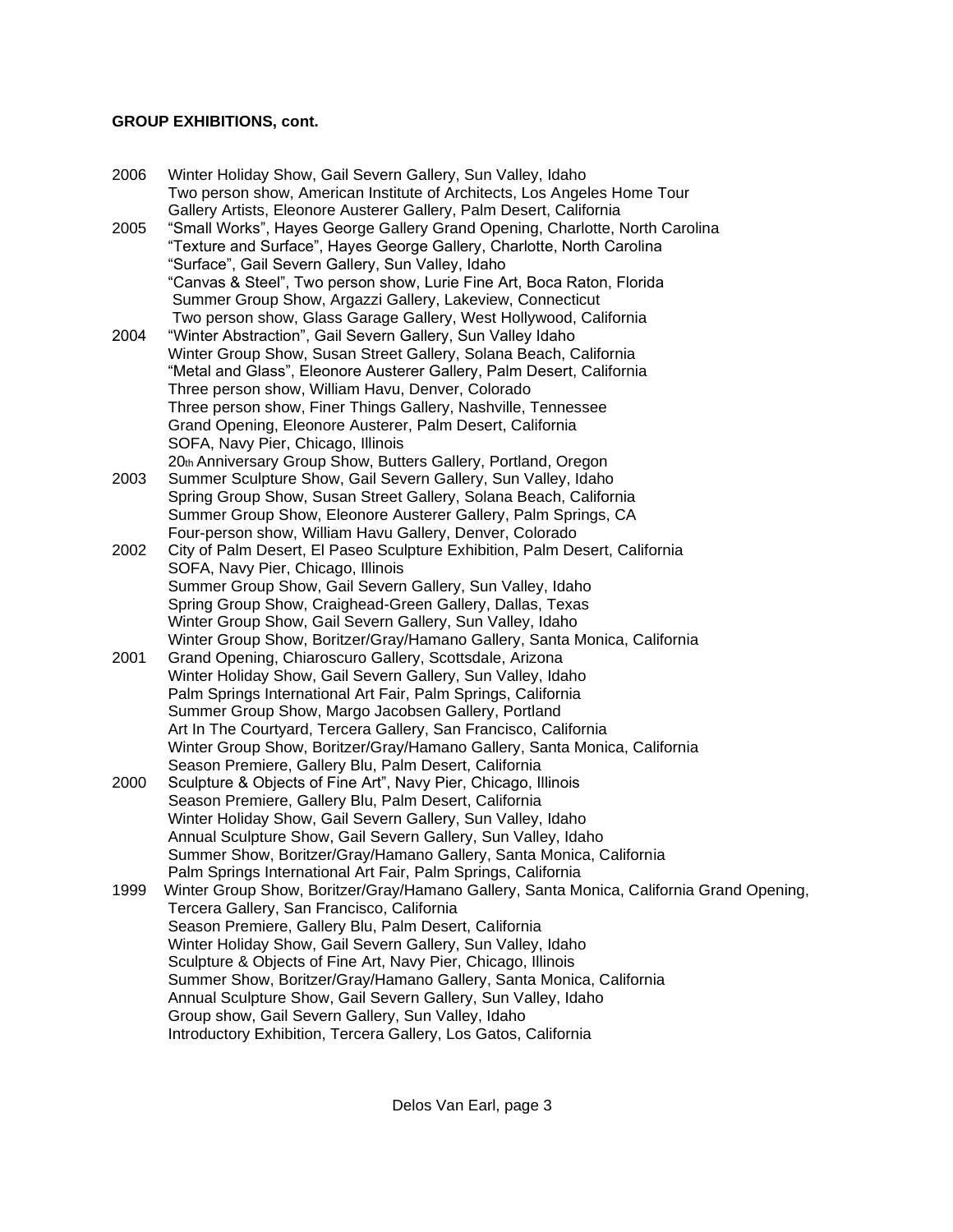# **GROUP EXHIBITIONS, cont.**

| 1998         | Grand Opening, Gallery Blu, El Paseo, Palm Desert, California<br>Winter Group Show, Boritzer/Gray/Hamano Gallery, Santa Monica, California<br>Sculpture & Objects of Fine Art, Navy Pier, Chicago, Illinois |
|--------------|-------------------------------------------------------------------------------------------------------------------------------------------------------------------------------------------------------------|
|              | Appetite for Art, Los Angeles County Museum of Art, Los Angeles, California<br>Summer Show, Boritzer/Gray/Hamano Gallery, Santa Monica, California                                                          |
|              | Director's Choice, 98, Adamar Fine Art, Miami, Florida                                                                                                                                                      |
| 1997         | Sculpture & Objects of Fine Art, Navy Pier, Chicago, Illinois                                                                                                                                               |
|              | Visual And Inner Landscapes, Merging One Gallery, Santa Monica, California<br>Sculpture & Objects of Fine Arts, Miami Convention Center, Miami, Florida                                                     |
| 1996         | Art Miami "96, Miami Convention Center, Miami, Florida                                                                                                                                                      |
|              | Three - D, Adamar Fine Art, Miami, Florida                                                                                                                                                                  |
|              | Appetite for Art: An Evening of Art, Sex, Food & Videotape.                                                                                                                                                 |
|              | Los Angeles County Museum of Art, Los Angeles, California                                                                                                                                                   |
| 1995         | Director's Choice, '95, Adamar Fine Art, Miami, Florida                                                                                                                                                     |
|              | Grand Opening, Ross Watkins Gallery, Palm Desert, California                                                                                                                                                |
|              | Small Works, Posner Fine Art, Los Angeles, California                                                                                                                                                       |
| 1994         | Director's Choice, 94, Adamar Fine Art, Miami Florida                                                                                                                                                       |
|              | Canvas of Hope, Orange County Chapter of the American Parkinson's                                                                                                                                           |
|              | Disease Association, Laguna Hills, California                                                                                                                                                               |
|              | Landscapes / Structure, Rachel Lozzi Gallery, Los Angeles, California                                                                                                                                       |
|              | Two-person show, Adamar Fine Art, Miami Florida                                                                                                                                                             |
| 1993         | Invitational Exhibition, Eleonore Austerer Gallery, San Francisco, CA                                                                                                                                       |
|              | Gallery Artists, Season Premiere, Adamar Art Collection, Miami, Florida                                                                                                                                     |
|              | Intermezzo, John Thomas Gallery, Santa Monica, California                                                                                                                                                   |
|              | Invitational Exhibition, Bay Arts, San Francisco, California                                                                                                                                                |
| 1992         | Outstanding Maquettes, Hakone Open-Air Museum, Tokyo, Japan                                                                                                                                                 |
|              | Two-person show, Adamar Art Gallery, Miami, Florida                                                                                                                                                         |
|              | Sculptural Invitational, Rancho Mirage City Center, Rancho Mirage, California                                                                                                                               |
| 1991         | Sculpture Annual, Mary Bell Gallery, Chicago, Illinois                                                                                                                                                      |
| 1990         | Two-person show, "A" Gallery, Palm Desert, California                                                                                                                                                       |
|              | Sculpture Annual, Mary Bell Gallery, Chicago, Illinois                                                                                                                                                      |
| 1989         | Vessels, John Thomas Gallery, Fullerton, California                                                                                                                                                         |
|              | Art of Function, William Lamb Gallery, Long Beach, California                                                                                                                                               |
|              | Invitational Exhibition, Mary Bell Gallery, Scottsdale, Arizona                                                                                                                                             |
|              | Maliboo, Barry White Gallery, Malibu, California                                                                                                                                                            |
|              | Grand Opening Exhibition, John Thomas Gallery, Santa Monica, California                                                                                                                                     |
|              | Inaugural Exhibition, La Quinta Arts Foundation, La Quinta, California                                                                                                                                      |
| 1988         | Artist Toys, John Thomas Gallery, Fullerton, California                                                                                                                                                     |
|              | Invitational Exhibition, "A" Gallery, Palm Desert, California                                                                                                                                               |
|              | Outdoor Sculpture, College of the Desert, Palm Desert, California                                                                                                                                           |
|              | New Faces, John Thomas Gallery, Fullerton, California                                                                                                                                                       |
| 1987         | Images '87, Bowers Museum, Santa Ana, California                                                                                                                                                            |
|              | 33rd Annual Exhibition, San Diego Art Institute, San Diego, California                                                                                                                                      |
|              | Sculpture, City Gallery, Sacramento, California                                                                                                                                                             |
|              | Invitational Exhibition, Gallery Vander Woude, Palm Springs, California                                                                                                                                     |
| 1986         | Two person show, Djurovitch Gallery, Sacramento, California                                                                                                                                                 |
| 1986<br>100E | Three Sculptors, J. Noblette Gallery, Sonoma, California                                                                                                                                                    |
|              | Sacramento City Council Invitational, Sacramento, California<br>College Artists City College Secrepante Colifornia                                                                                          |
|              |                                                                                                                                                                                                             |

1985 Gallery Artists, City Gallery, Sacramento, California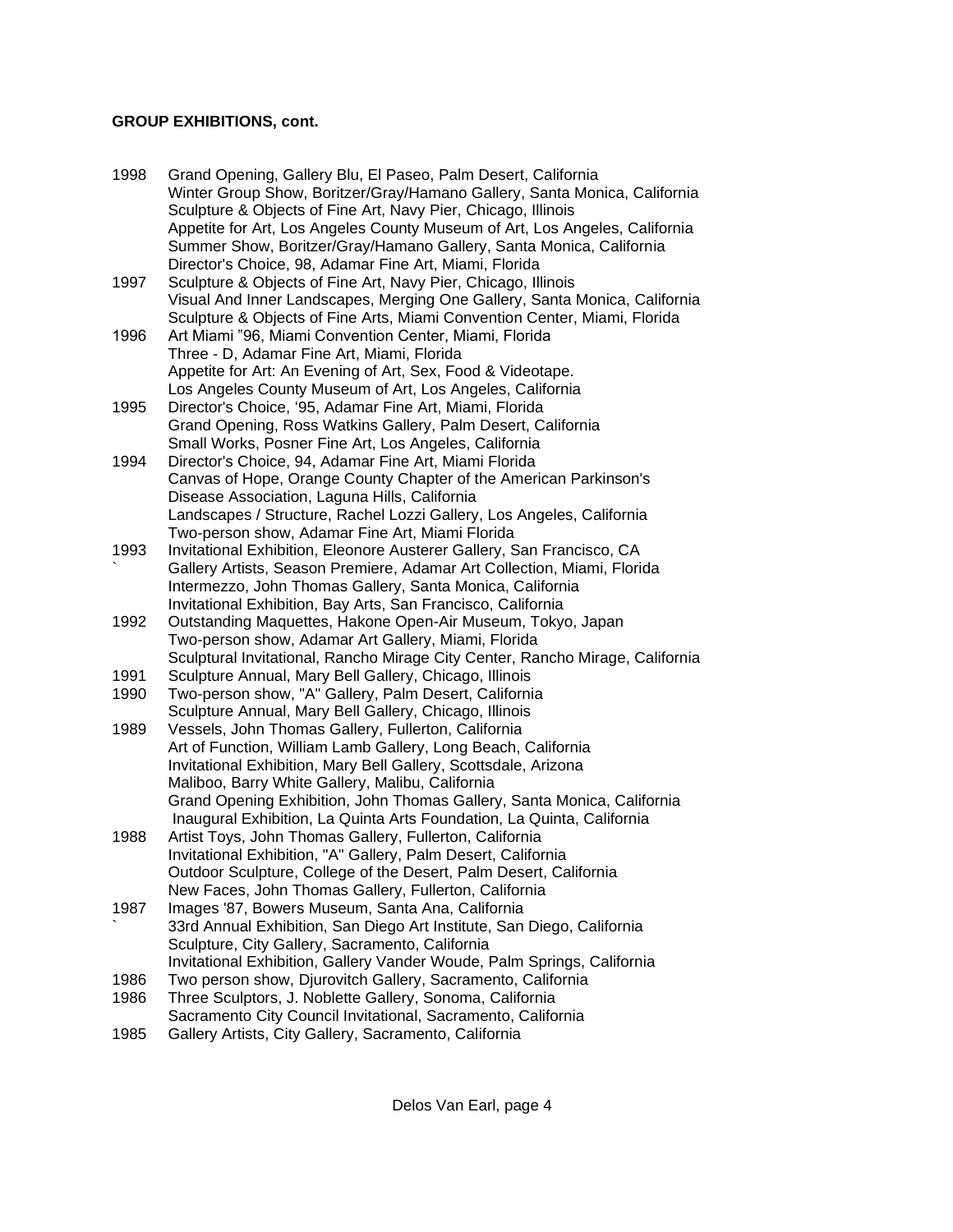#### **GROUP EXHIBITIONS, cont.**

- 1980 Texas Sculpture, Galveston Art Center, Galveston, Texas
- 1977 First Year Exhibition, Mills College Art Gallery, Oakland, California
- 1972 Shasta Painters, Redding Civic Center, Redding, California North Coast Annual, Humboldt Cultural Center, Eureka, California
- 1976 Mills College Graduate Students, Oakland Civic Center, Oakland, California
- 1975 Hayward Annual Juried Exhibit, Hayward Art Center, Hayward, California
- 1974 Juried Student Show, Cal-State University, Chico, California

# **REVIEWS AND PUBLICATIONS**

"Talent and Resiliency", Art Patron, Spring 2019. The Desert Sun, November 24, 2015, article and photographs. "Orange Twist", The Desert Sun", February 7, 2014, article and photographs. Landmark Neighborhoods, Sunday, June 19, 2011, article and photographs. Nail Pro Magazine, May, 2010, article and photographs. The Bottom Line Magazine, November, 2009, article and photographs. "The Bellevue Collection" sales brochure", July, 2009. Architectural Digest, May 2009, installation photograph. "Spotlight on Green Art, June, 2008, article and photographs. The Desert Sun, January 20, 2008, article and photograph. **"**Go West" with David Garcia, segment on public arts programs, aired 4/21/07 on KCBW Space Magazine, January, 2007, Article and photographs Palm Springs Life, December 2005, Article and photograph. Gallery Guide, October 2005. Cover, article and photograph. Desert Magazine, January 2005. Article and photographs. Palm Springs Life, Annual Desert Living Issue. Gallery ad and photo. Art In America, October 2004, Full page photograph and show listing. The El Paseo Sculpture Invitational Exhibition: 2004 Video and Print Campaign "Path of the Bighorn, Connecting A Community", 2004 Bighorn Institute. The Desert Sun, February 2, 2003. Article and photograph. The Press-Enterprise, January 26, 2003. Article and photograph. Palm Springs Life, Path of the Bighorn. January 2004. Décor & Style, November 2003, article and photographs. The San Diego Union-Tribune, October 10, 2003. Article and photograph. Palm Springs Life, March 2003. Photograph and show announcement. Chico's, Fall 2002. Nationally run television commercial, catalogue. California Homes, February 2003, ten page article and photographs. Gallery Guide**,** West Coast Edition, Summer 2002. Half page ad and photograph. Catalogue, The Nazca Series, February 2002. Gallery Guide, West Coast Edition, January 2002. Cover photograph, review. Art News, December 2001. Full-page photograph and gallery listing Arizona Foothills, December 2001. Full-page photograph and gallery listing. Palm Springs Life, October 2001. Photograph and announcement. Sun Valley Magazine, July 2001. Photograph and announcement. The Bakersfield Californian, April 20, 2001. Review.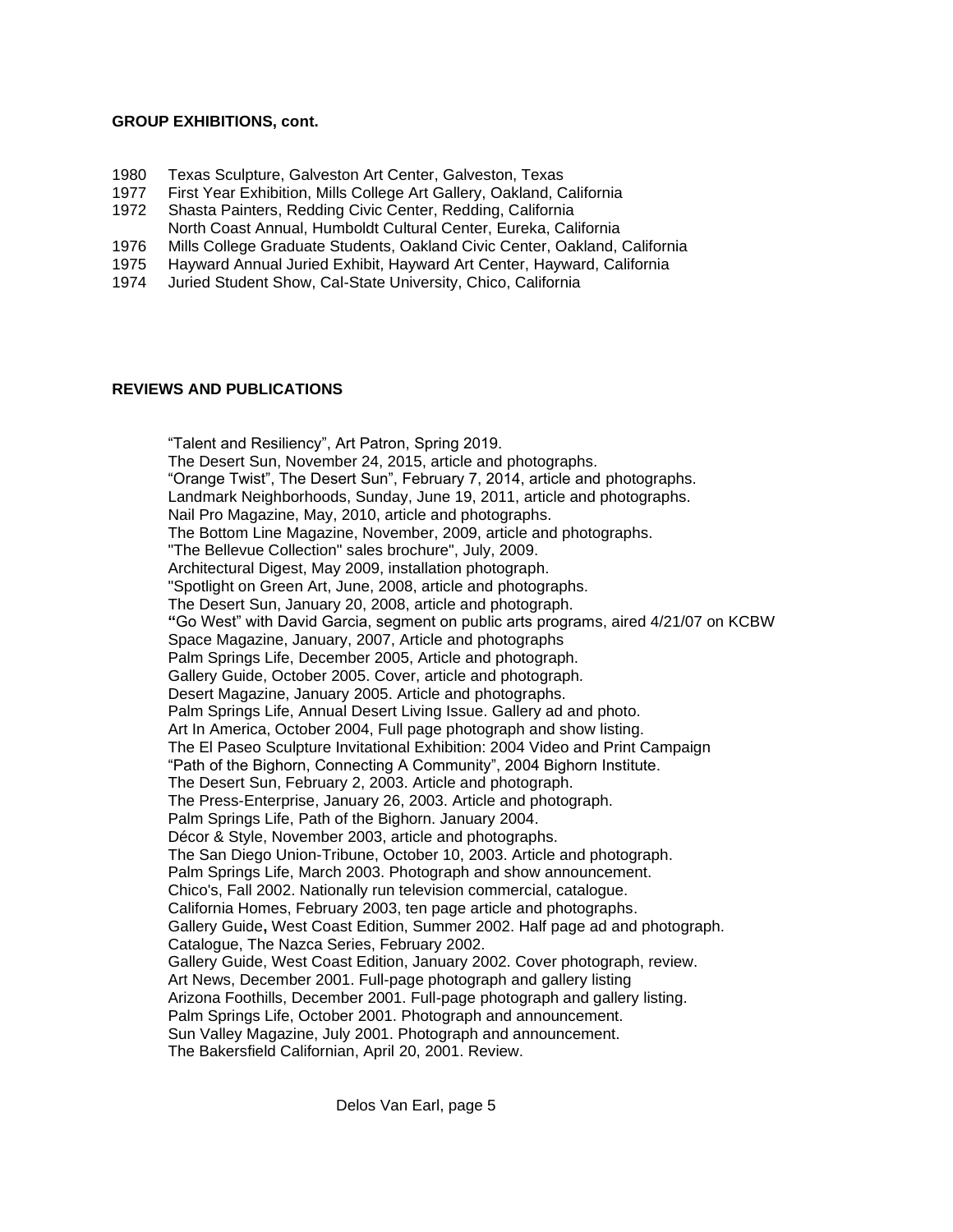#### **REVIEWS AND PUBLICATIONS, cont.**

The Desert Sun, February 11, 2001. Review and photographs. Next Magazine, February, 2001. Article and photographs. Palm Springs Life, February, 2001. Article and photographs. Park City Record, December 20, 2000. Review and photograph. Desert Art Scene, Fall, 2000. Gallery Announcement and photograph. Palm Springs Life, October, 2000. Photograph and announcement. LA Times, July 23, 2000. Article and photograph. Desert Post Weekly, February 17, 2000. Review and photograph. Palm Springs Life, February, 2000. Photograph and announcement. Palm Springs Life, November, 1999. Photograph and announcement. Art In America, July 1999. Full page photograph and gallery listing. Desert Art Scene, Spring 1999. Gallery announcement and photograph. The Bottom Line, March 25, 1999. Review of one-man show at Gallery Blu. Southwest Arts, April, 1997. Review of one-man show at Denise Roberge Gallery. The Desert Sun, June 22, 1997. Review of one-man show, photographs. Haute Decor, October-November, 1996. Review of work, photographs The Fujisankei Biennale Catalogue, August, 1993. The Hakone Open-Air Museum, Tokyo Haute Decor, December-January 1993. Review of work. Guide to The Arts, January, 1993. Gallery announcement and photograph. The Desert Sun, July 5, 1992. Review of work, biographical article, photographs. The Desert Sun, June 14, 1992. Review of work and photograph. Florida Design, Volume 2, Number 3 (October, 1992). Full-page color gallery advertisement. The Desert Sun, March 29. 1992. Review of work and photograph. The Desert Sun, October 20, 1991. Review of work and photograph. Gallery Guide, December, 1991. Full-page photograph and gallery announcement. Gallery Guide, August 1990. Gallery announcement and photograph. Sacramento Good Life, July 1989. Review of work and photograph. Art News, September 1988. Full page color advertisement. Emerging Artist 1988, June 1988. Riverside Art Museum published catalogue. Riverside Register Guard, July 5, 1988. Review of show. Santa Ana Register, August 30. 1987, Review of show. Sacramento Bee, May 14, 1987. Review and photograph of show. Placer County News, May 1987. Review of show. Auburn Journal, May 8, 1987. Review of show. Sacramento Bee, March 15, 1987, Review of show

#### **SELECTED CORPORATE AND PUBLIC COLLECTIONS**

Cooley, LLP, Menlo Park, California Viejas Casino Resort Hotel, Alpine, California Pechanga Resort Casino, Temecula, California Dr. William Grimm, Palm Springs, California City of Coronado, California Clorox Corporation, Pleasanton, California City of Sun Valley, Sun Valley, ID Howard Hughes Medical Institute, Janelia Farms Campus, Ashburn, Virginia

Delos Van Earl, page 6